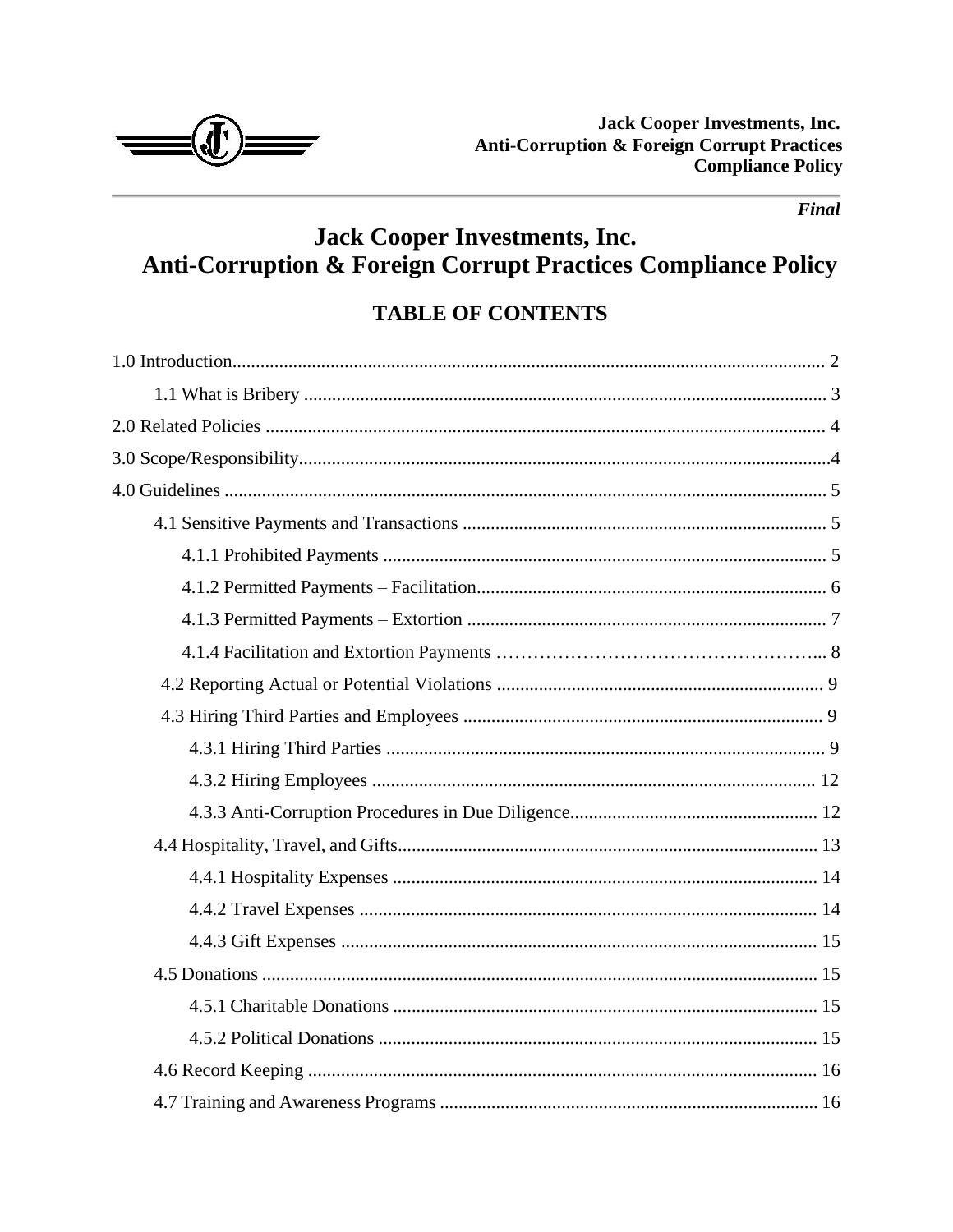

### **1.0 Introduction**

Jack Cooper Investments, Inc. and its wholly owned or controlled subsidiaries (collectively, the "**Company**") is committed to upholding the highest standards of business integrity and to complying with the provisions and statements of the Securities and Exchange Act of 1934, as amended (the "**Act**"), the Foreign Corrupt Practices Act of 1977, as amended (the "**FCPA**"), and similar laws of other countries in which the Company operates.

As laid out in our Code of Business Conduct and Ethics Policy, the Company strives to conduct itself according to the highest standards of ethical conduct. Throughout its operations, the Company seeks to avoid even the appearance of impropriety in the actions of its directors, officers, employees, and agents. Accordingly, this Anti-Corruption & Foreign Corrupt Practices Compliance Policy (this "**Policy**") reiterates the Company's commitment to integrity and explains the specific requirements and prohibitions applicable to our operations under anti-corruption laws, including, but not limited to, the FCPA. The Company strictly prohibits all forms of corruption and bribery and will take all necessary steps to ensure that corruption and bribery do not occur in its business activities.

Under the FCPA, it is illegal for U.S. persons, including U.S. companies or any companies traded on U.S. exchanges, and their subsidiaries, directors, officers, employees, and agents, to bribe any government officials. Violations of the FCPA can also result in violations of other U.S. laws, including, without limitation, anti-money laundering, mail and wire fraud, and conspiracy laws. The penalties for violating the FCPA are severe. In addition to being subject to the Company's disciplinary policies (including termination), individuals who violate the FCPA may also be subject to imprisonment and fines. Aside from the FCPA, the Company may also be subject to other non-U.S. anti-corruption laws, in addition to the local laws of the countries in which the Company conducts business.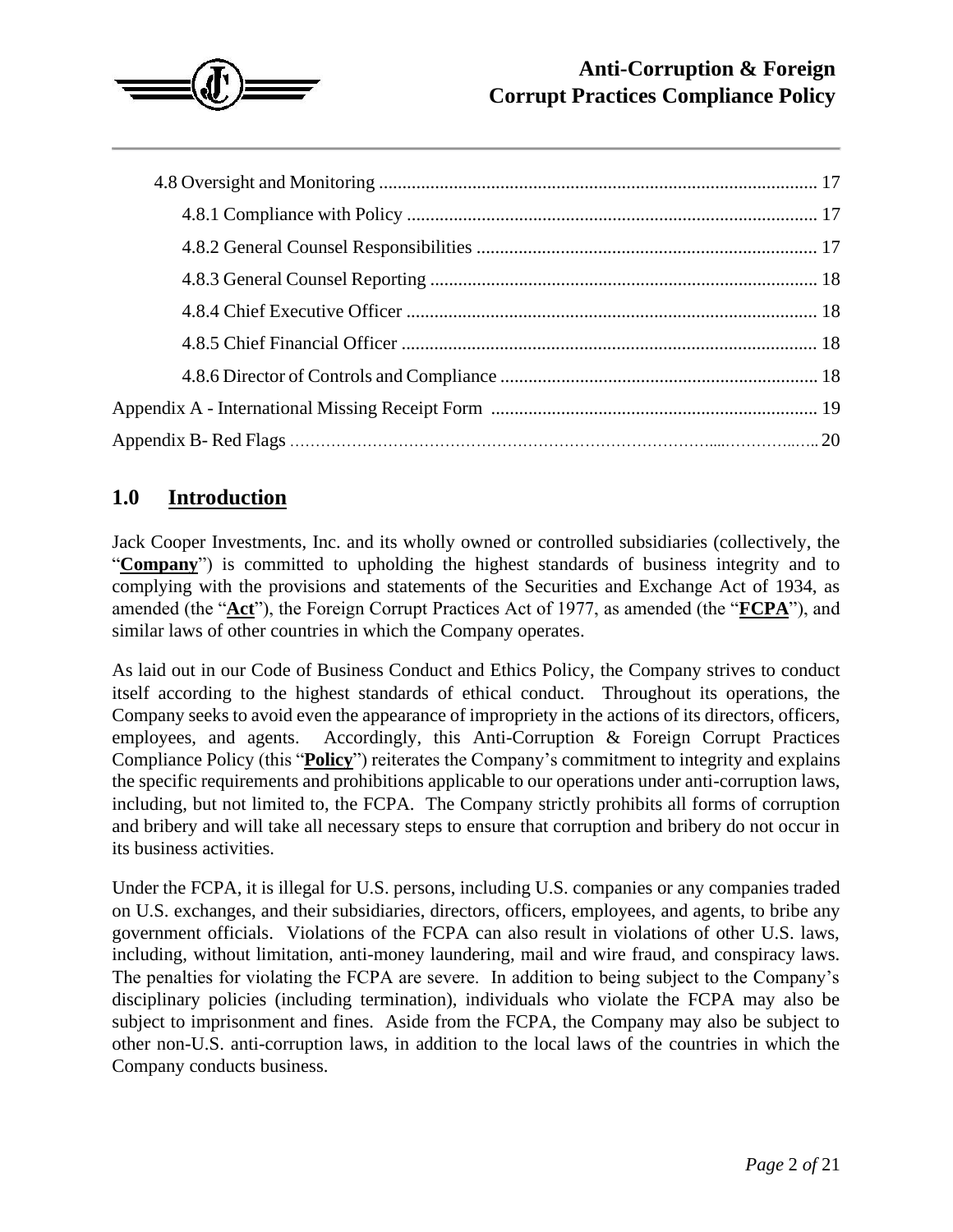

This Policy is not intended to restrict or interfere with any legally protected activity under the National Relations Labor Act. No provision of the Policy will be applied to union-represented employees if doing so would violate the National Labor Relations Act. Any disciplinary action and related investigation will be administered consistent with the terms of the applicable collective bargaining agreement covering union-represented employees.

#### **1.1 What is Bribery**

A "bribe" is an inducement or reward offered, promised, or provided in order to gain any commercial, contractual, regulatory, or personal advantage.

#### **Examples:**

#### **Offering a bribe**

You offer a potential customer tickets to a major sporting event that you are not attending with the potential customer, but only if they agree to do business with the Company.

This would be an offense as you are making the offer to gain a commercial and contractual advantage. The Company may also be found to have committed an offense because the offer has been made to obtain business for the Company. It may also be an offense for the potential client to accept your offer.

#### **Receiving a bribe**

A subcontractor with which the Company does business gives your nephew a job but makes it clear that in return they expect you to use your influence in the Company to ensure we continue to do business with them.

It is an offense for the subcontractor to make such an offer. It would be an offense for you to accept the offer as you would be doing so to gain a personal advantage.

#### **Bribing a foreign official**

You arrange for the Company to pay an additional payment to a foreign official to speed up an administrative process. The offense of bribing a foreign public official has been committed as soon as the offer is made. This is because it is made to gain a business advantage for the Company. The Company may be found to have committed an offense based upon the act of an individual.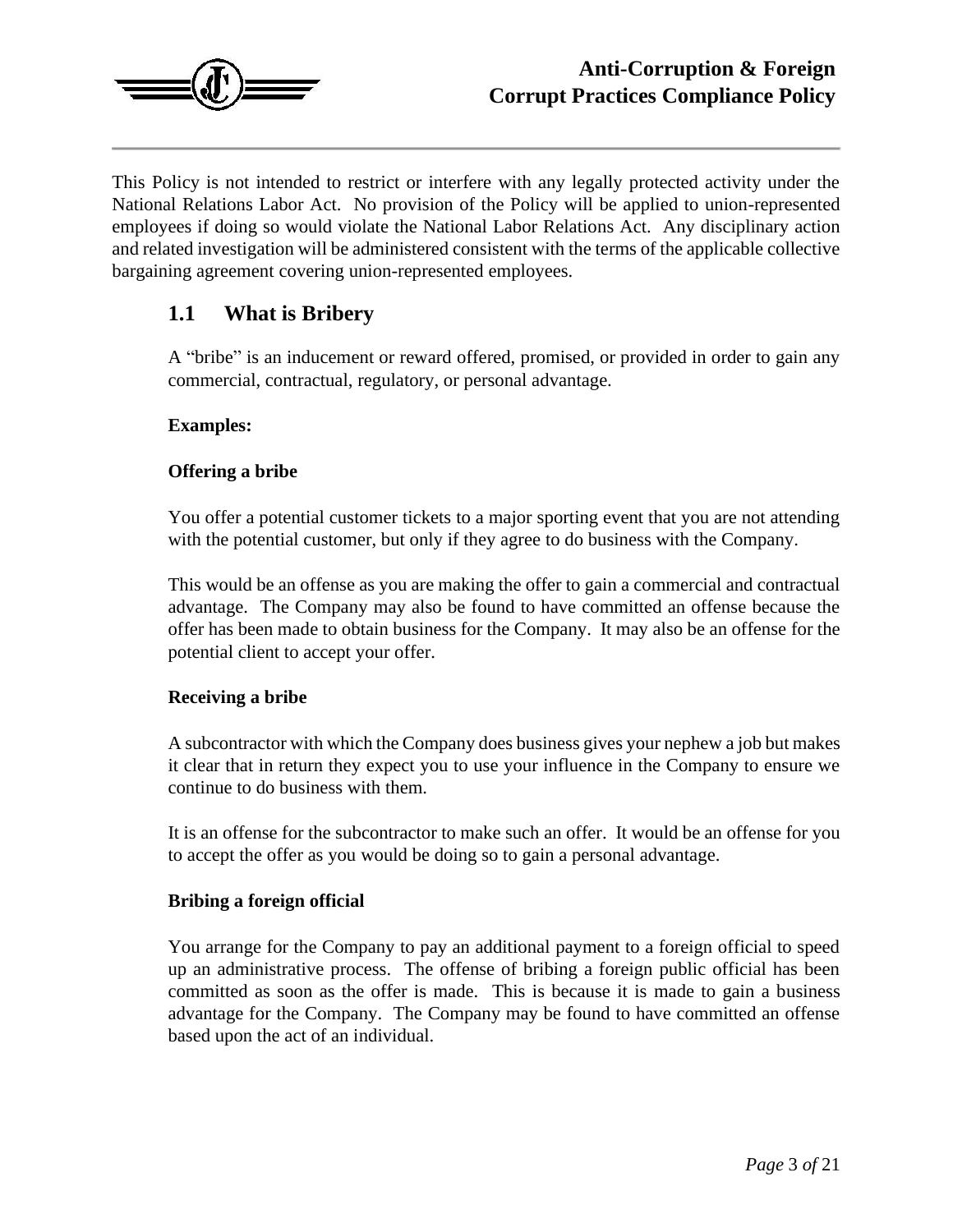

## **2.0 Related Policies**

The following policies may be referenced throughout this Policy and should be consulted for additional guidelines:

- *Code of Business Conduct and Ethics Policy;*
- *Related Party Transactions Policy;*
- *Employee Expense Policy; and*
- *Employee Handbook or comparable labor agreement*

#### **3.0 Scope/Responsibility**

This Policy is applicable to all Company's operations. This Policy applies to all of the Company's directors, officers, and employees. This Policy also applies to the Company's agents, consultants, representatives, contractors, distributors, joint ventures, and similar partners or any other third parties engaged by or acting on behalf of the Company ("**Third Parties**") that have conducted business outside of the U.S. or interacted with non-U.S. government officials or are likely to conduct business outside of the U.S. or interact with non-U.S. government officials.

The ultimate decision-making authority under this Policy will lie with Jack Cooper Investments, Inc.'s Board of Directors (the "**Board**") or, if designated by the Board, the Audit Committee of the Board (the "**Audit Committee**").

If the Chief Executive Officer and General Counsel of the Company are in disagreement with respect to any approvals outlined in this Policy concerning the Company, then such disagreement should be reported immediately to the non-management members of the Board, which will consult with outside counsel to resolve the matter.

All suspected violations must be reported to the Chief Executive Officer, the General Counsel, and the Chief Financial Officer of the Company with disclosure to the non-management members of the Board, as described in more detail in this Policy.

All allegations of misconduct by Executive Officers of the Company (including the Executive Chairperson and the Chief Executive Officer of the Company) must be reported immediately to the non-management members of the Board, which will then be in charge of addressing the allegations as deemed appropriate under the circumstances.

All alleged violations reported to the Company's Confidential Reporting Hotline at 855-400-7008 or [www.lighthouse-services.com/jackcooper](http://www.lighthouse-services.com/jackcooper) must be reported by the hotline administrator to the Board. The Board will be in charge of any investigations based on alleged violations reported to the aforementioned hotline concerning the Company.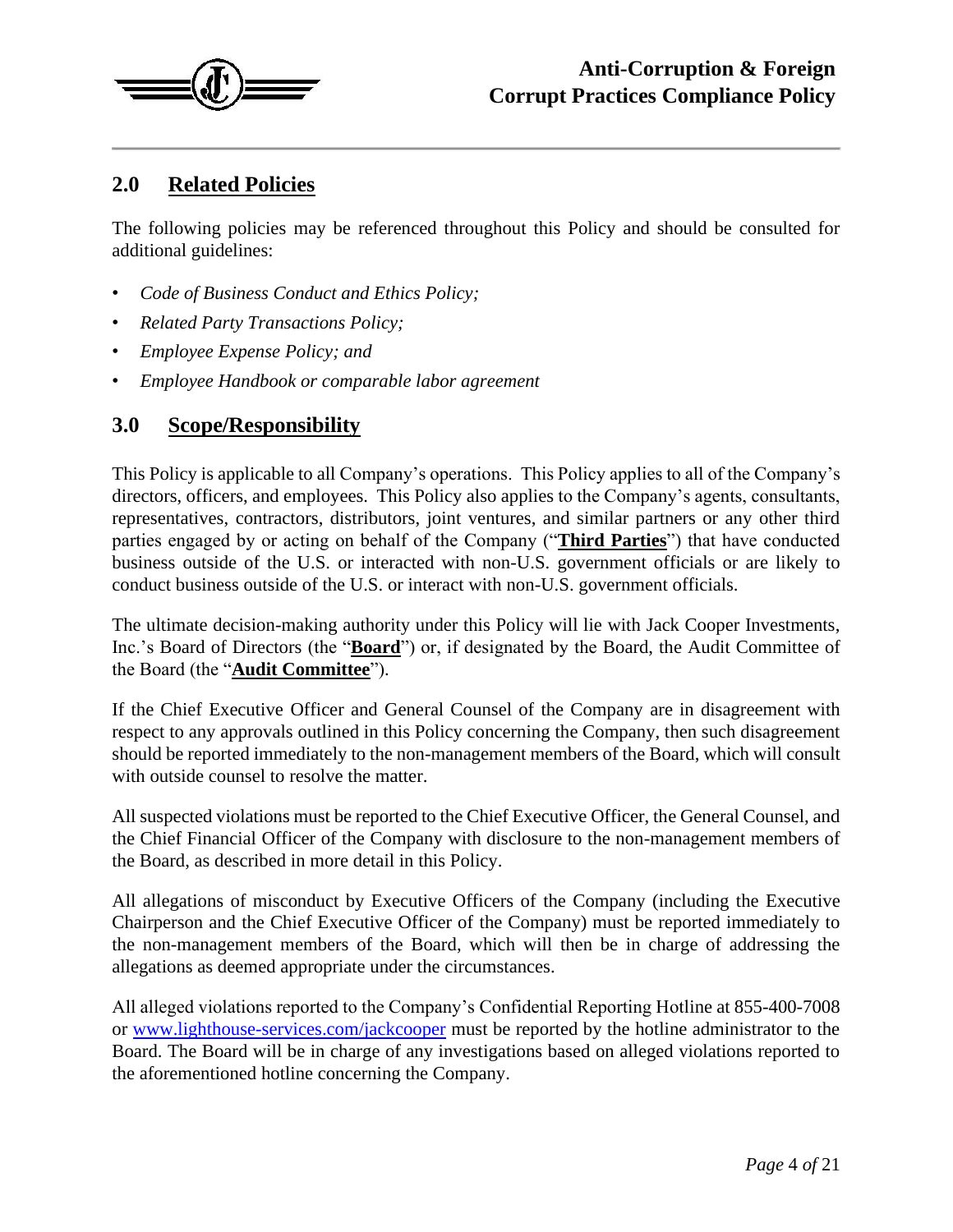

#### **4.0 Guidelines**

This section describes the practices and procedures covered by this Policy.

#### **4.1 Sensitive Payments and Transactions**

#### **4.1.1 Prohibited Payments**

**(A) Cash and Non-Cash Payments: "Anything of Value"** The Company and its directors, officers, employees, and Third Parties are prohibited from giving, promising, offering, or authorizing, directly or indirectly, an Improper Payment (as defined below) to a Covered Official or to a Close Family Member of a Covered Official (each, as defined below).

The Company also prohibits any Improper Payment, and any promise, offer, or authorization of the giving of an Improper Payment, to anyone while knowing it will be given to or shared with a Covered Official, Close Family Member of a Covered Official, or other designee.

For the purposes of this Policy, the term "**Improper Payments**" includes a broad range of unlawful payments of money or anything of value made in order to influence favorably some act (or failure to act) or decision affecting the Company's business, to obtain or retain business, to obtain an improper advantage, or for the personal gain of the Company or any individual. These types of payments are illegal and unethical. Improper Payments are not limited to cash payments but also include corrupt:

- gifts;
- entertainment, meals, and travel;
- in-kind contributions and professional services (and/or discounts or credits on the same);
- business, employment, or investment opportunities;
- uncompensated or discounted use of Company services, facilities, or property, except as authorized by the Company;
- assistance to or support of family members and friends; and
- other benefits.

For the purposes of this Policy, "**Covered Official**" means:

- officers or employees of a non-U.S. government or any department, agency, or instrumentality thereof;
- officers or employees of a company or business owned in whole or in part by a non-U.S. government ("state owned or controlled enterprises");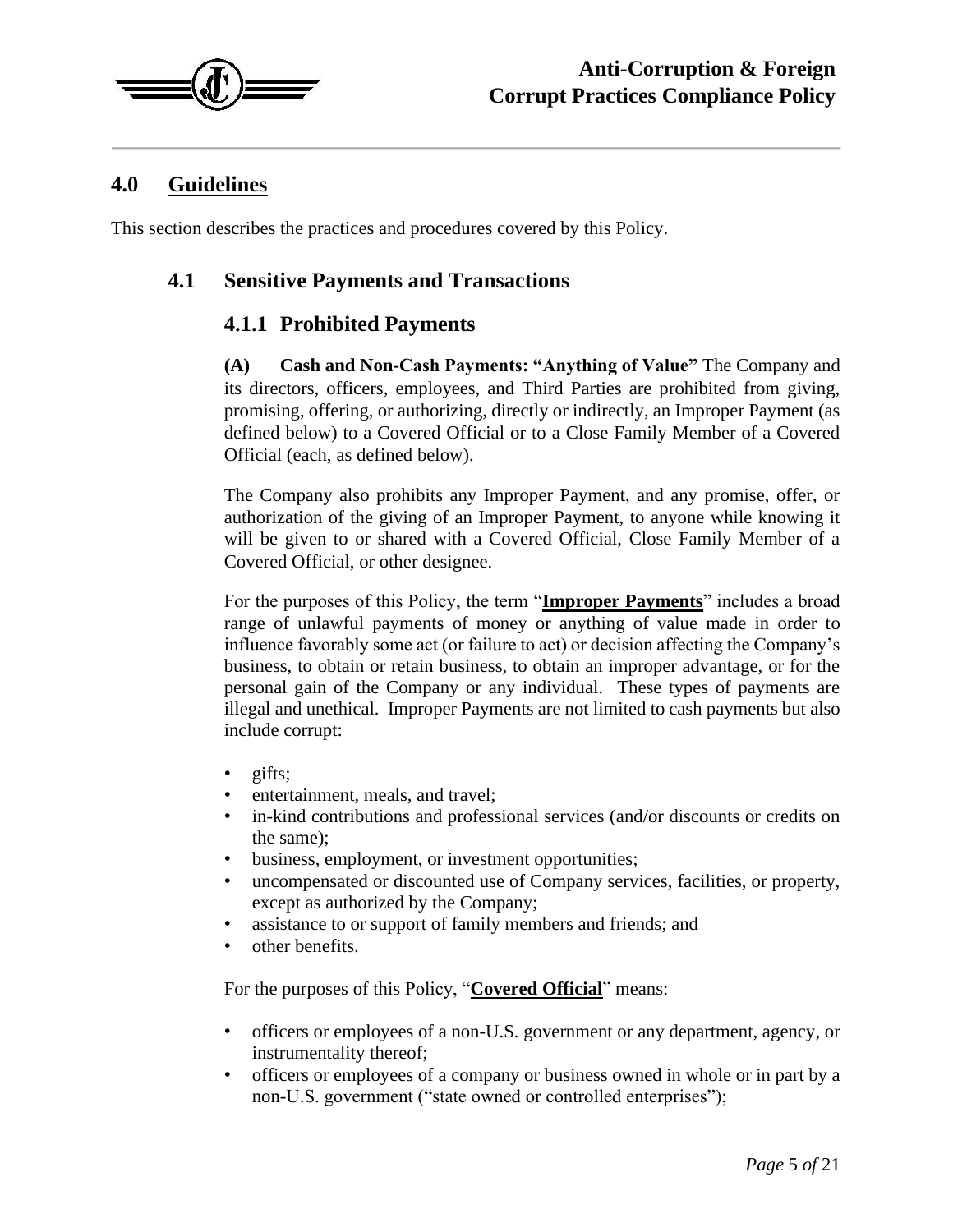

- officers or employees of a public international organization (such as the United Nations, the World Bank, or the European Union);
- Non-U.S. political parties or officials thereof;
- Candidates for non-U.S. political office; and
- Anyone acting on behalf of any of the above.

For the purposes of this Policy, the term "**Close Family Member**" includes any spouse, parent, grandparent, sibling, child, niece, nephew, aunt, uncle, or first cousin, whether through blood or marriage; the spouse of any of these people; and any other individual that shares the same household with the Covered Official.

**(B) Cash Payments.** Cash payments of any kind to a third party, other than documented petty cash disbursements or other valid and approved payments, are prohibited. Company checks shall not be written to "cash," "bearer," or anyone other than the party entitled to payment except to replenish properly used petty cash funds.

**(C) Commercial Bribery.** Bribery involving commercial (non-governmental parties) is also prohibited under this Policy. To this end, Company employees and Third Parties shall not offer, promise, authorize the payment of, or pay or provide anything of value to any employee, agent, or representative of another company to induce or reward the improper performance of any function or any business-related activity. Company employees and Third Parties also shall not request, agree to receive, or accept anything of value from any employee, agent, or representative of another company or entity as an inducement or reward for the improper performance of any function or business-related activity.

#### **4.1.2 Permitted Payments – Facilitation Payments**

The FCPA has a very narrow exception for "**facilitation**" or expediting payments made to a Covered Official to secure routine government actions. However, although facilitation payments do not violate the FCPA, they usually violate the laws of the countries in which the payments are made and may violate the anticorruption laws of other countries, such as the UK Bribery Act of 2010.

Under the FCPA, permissible "**Facilitation Payments**" generally are small payments made to a non-U.S. Covered Official to expedite or to secure the performance of a routine governmental action. The FCPA provides the following examples as a "routine governmental action," defined as "an action which is ordinarily and commonly performed by a foreign official":

• obtaining permits, licenses, or other official documents to qualify a person to do business in a foreign country;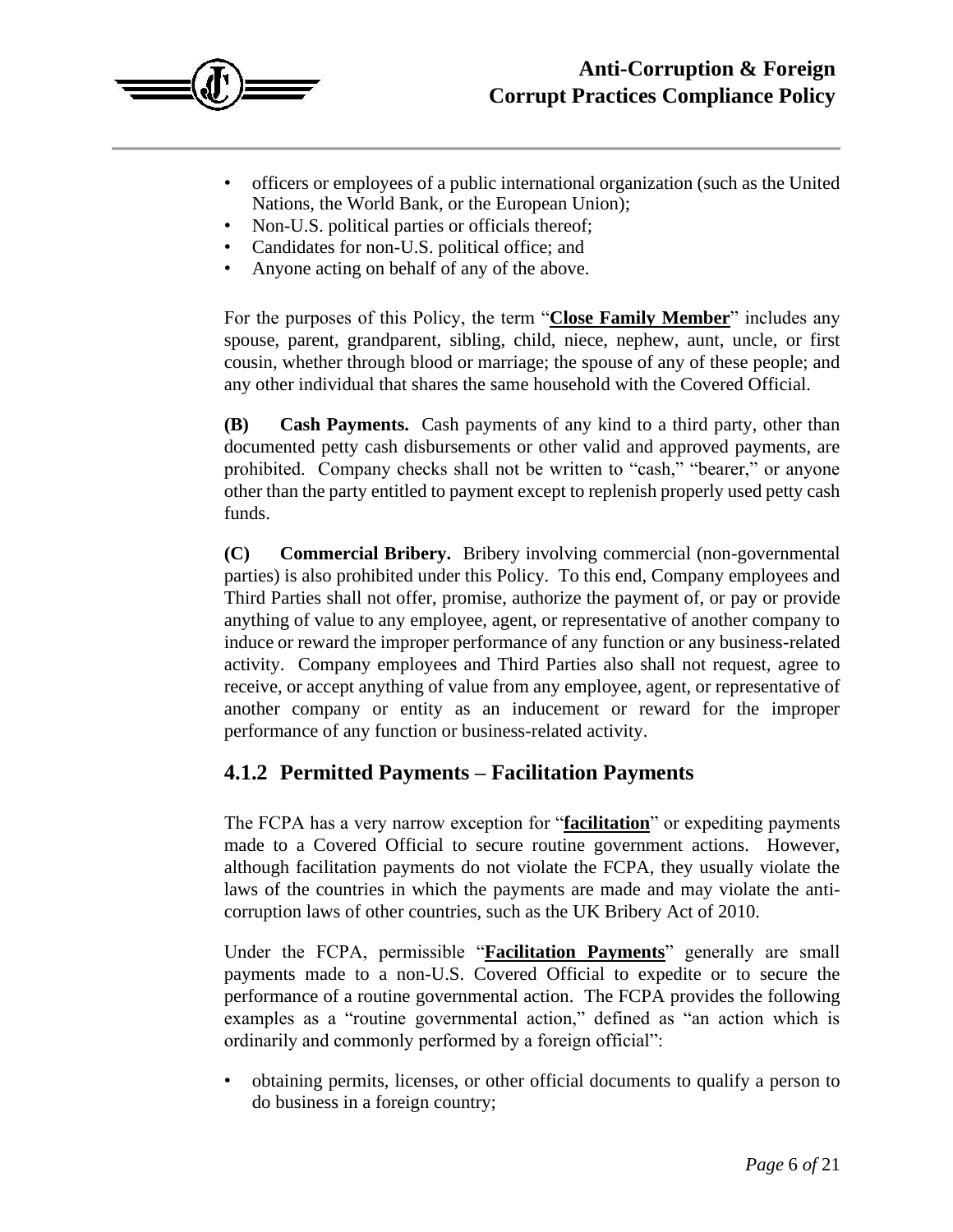

- processing governmental papers, such as visas and work orders;
- providing police protection, mail pickup and delivery, or scheduling inspections associated with a contract performance or inspections related to transit or goods across country;
- providing phone service, power and water supply, loading and unloading cargo, or protecting perishable products or commodities from deterioration; or
- actions of a similar nature.

Determining whether a payment is a Facilitation Payment under the FCPA is difficult. In addition, Facilitation Payments usually violate local law. As a result, the Company's policy is to strongly discourage the use of Facilitation Payments. **The use of a Facilitation Payment should be a last resort and all Facilitation Payments must be reported to and approved by the Chief Executive Officer and the General Counsel prior to making such payment, in accordance with Section 4.1.2.3 below.** Facilitation Payments merely expedite actions that should be performed by a Covered Official and do not include actions that require a Covered Official's discretion or judgment. Payments to Covered Officials to influence actions that require their discretion or judgment are not permitted by the FCPA or by this Policy

A payment will **never** be covered by the exception to the FCPA for Facilitation Payments if the payment is made to gain an **unfair business advantage**, including, but not limited to, in the following situations:

- Winning a government contract;
- Obtaining or retaining business;
- Reducing or avoiding tax assessments, settlements, fines, and/or penalties;
- Avoiding custom duties or penalties;
- Avoiding labor, immigration, health, safety, or environmental fines or penalties; and
- Improperly obtaining permits or licenses, such as when required paperwork is missing or incomplete.

#### **4.1.3 Permitted Payments – Extortion**

"**Extortion Payments**" are cash payments made to Covered Officials in response to physical coercion and an imminent threat to an Employee's personal health or safety and can be a defense against a violation of the FCPA or other anti-corruption law. Extortion Payments will be very rare and should be made only as a last resort and only when absolutely necessary and in accordance with Section 4.1.2.3 below. **Extortion Payments can NEVER be made to gain an unfair business advantage.**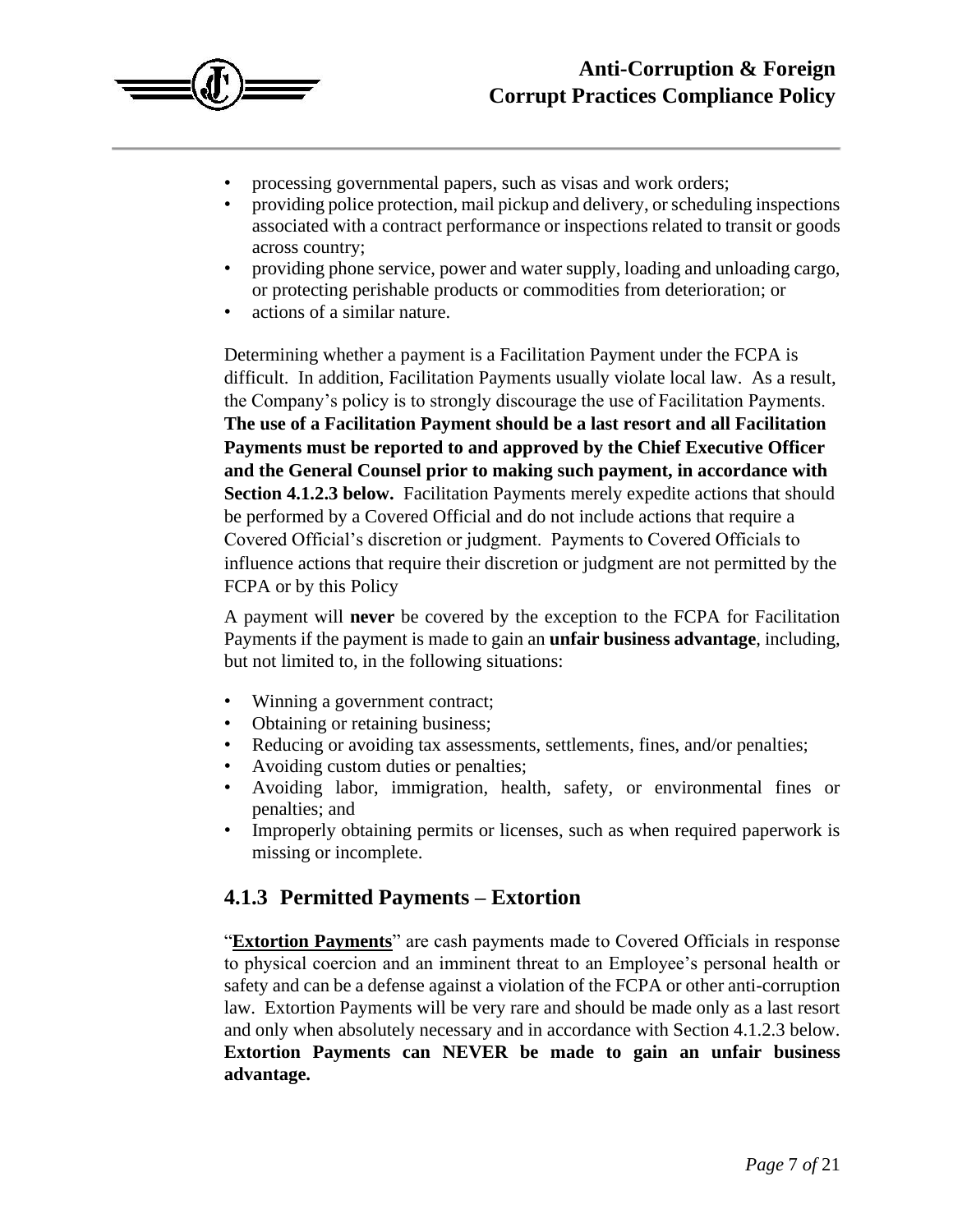

# **4.1.4 Facilitation and Extortion Payments – Documentation and Approval Requirements**

Facilitation Payments and Extortion Payments are considered extremely high risk from an FCPA compliance perspective and, therefore, must be documented carefully and approved by the Chief Executive Officer and the General Counsel **regardless of the amount of the payment**. The following steps must be taken by all employees prior to and after making a Facilitation Payment or Extortion Payment:

#### **Prior to making Facilitation Payment or Extortion Payment**

- Employee must confirm with the Chief Executive Officer and the General Counsel that such payments are legal and allowed in the location (unless, in connection with an extortion payment, the person is under imminent threat, in which case prior approval shall not be required if it cannot be obtained).
- Employee must receive instructions from the Chief Executive Officer and the General Counsel regarding the appropriate amount of the payment that is reasonable for the location.
- If the amount of the payment will exceed \$100.00 USD, then the Chief Executive Officer and the General Counsel must provide written approval that such payment may be made.

#### **After making a Facilitation Payment or Extortion Payment**

- Employees must provide a detailed description of the reason for the payment, including the circumstances which required a cash payment without a receipt, the type of Covered Official involved, including name and title if known, the amount of the payment, and the description of the Company's services being promoted.
- The Missing Receipt Form must be completed and signed by the employee who made the payment and approved by the Chief Executive Officer and the General Counsel.
- The Missing Receipt Form should be retained and documented as supporting documentation for the expense.
- Local finance personnel must ensure the Facilitation Payment or Extortion Payment is accurately recorded in the Facilitation Payment or Extortion Payment general ledger account.

Further, if paperwork supporting a request to a government official is missing, expired, or improper, then approval of that request (in connection with a small Facilitation Payment) would not be a routine, non-discretionary decision. As such,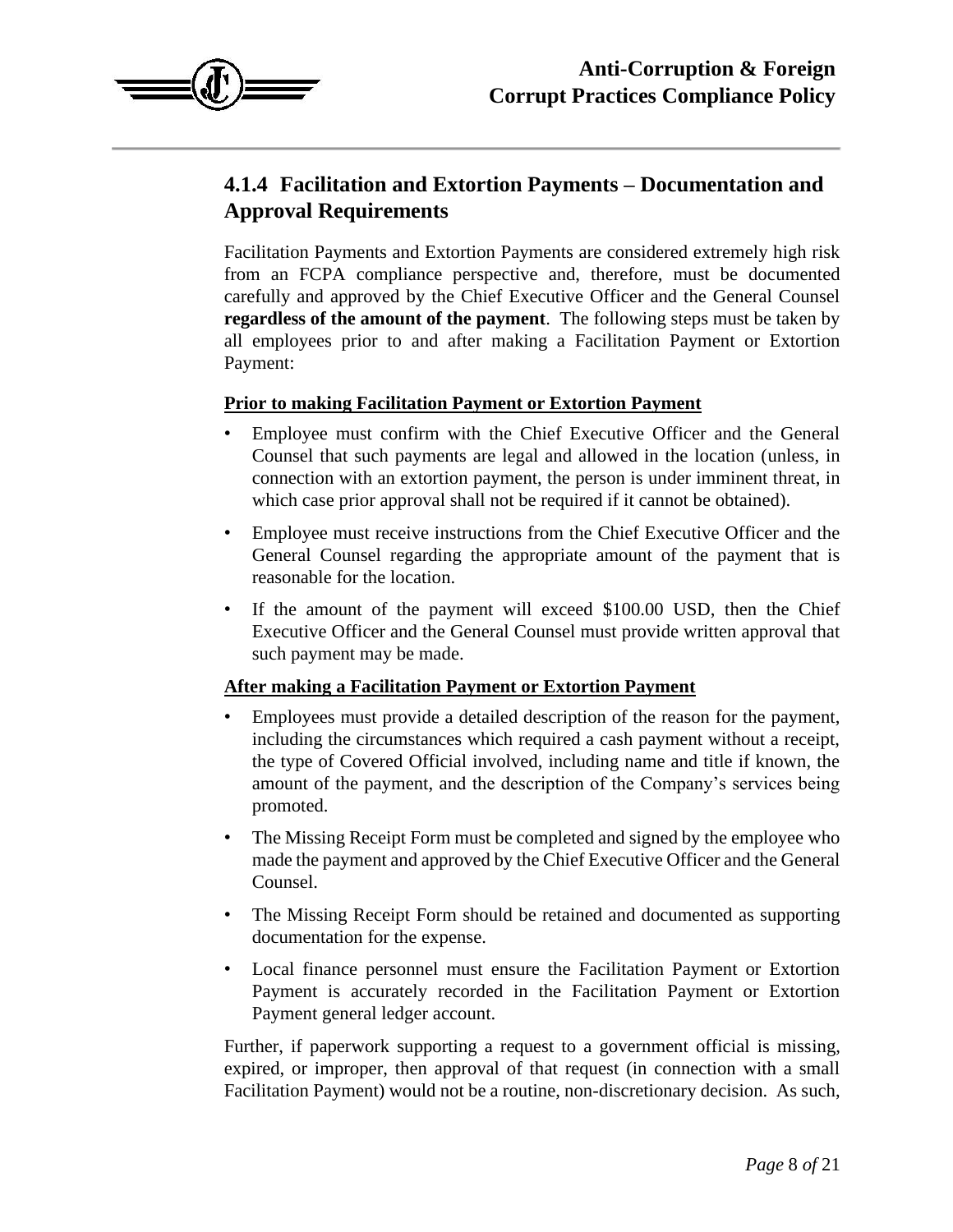

the payment would likely violate the FCPA and not be considered a Facilitation Payment.

### **4.2 Reporting Actual or Potential Violations**

If you want to ask a question about the requirements in this Policy or are concerned that an anti-corruption violation is occurring or has occurred, report it immediately to one of the following:

- Your manager;
- The Legal Department;
- The Human Resources Department;
- The Company's Confidential Reporting Hotline at 855-400-7008 or [www.lighthouseservices.com/jackcooper;](http://www.lighthouse-services.com/jackcooper) o[r](http://www.lighthouse-services.com/jackcooper)
- If concerning Executive Officers or management of the Company, then to the nonmanagement members of the Board.

Under no circumstances will the report of such information be the basis for retaliatory action against the individual making the report. To the extent possible, the Company will protect and maintain the confidentiality of the reporting individual; however, there may be circumstances when the Company will need to disclose the reporting person's identity to comply with the law or proceed in the prosecution of the case.

#### **4.3 Hiring Third Parties and Employees**

Third Parties in foreign jurisdictions acting on behalf of the Company may present substantial risks to the Company under the FCPA and similar anti-corruption laws. In addition, hiring of employees also may present risk. Accordingly, the following requirements apply related to hiring.

#### **4.3.1 Hiring Third Parties**

The Company will conduct a thorough due diligence review of all Third Parties prior to entering into an agreement to ensure that the Company knows the individuals and entities with which it is conducting business and that may be acting on the Company's behalf. All Third Parties procured to operate in foreign countries on behalf of the Company must be approved by the Chief Executive Officer and the General Counsel. All prospective contracts for these vendors must be submitted to the Legal Department for a risk-based determination of the level of due diligence required. As part of the Anti-Corruption & FCPA Compliance Program, the Company adopts the following procedures regarding Third Parties: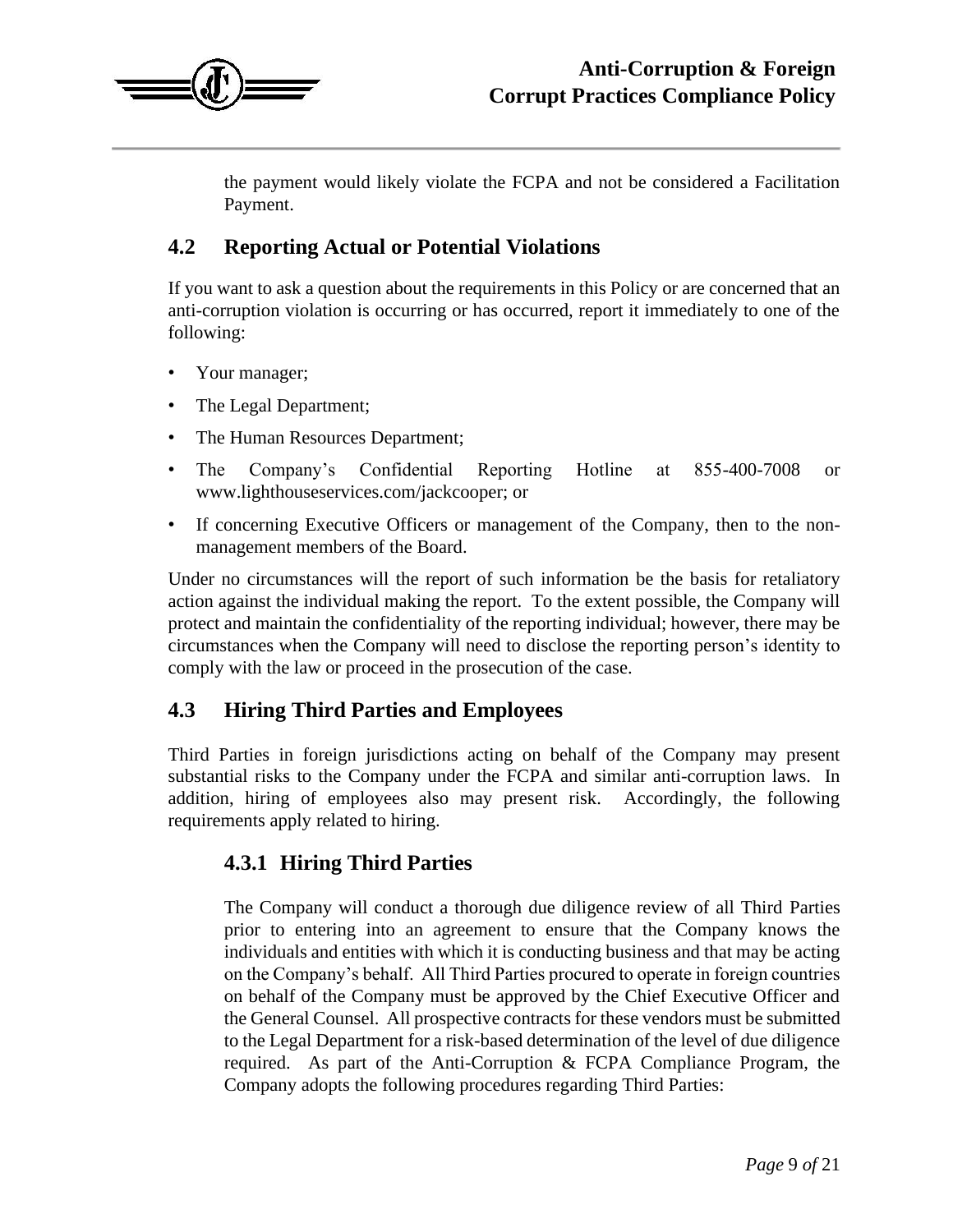

- As appropriate to the risks presented by the Third Party, the Company should contact the business references to confirm the Third Party's reputation, past performance, experience, expertise, qualifications, and competency.
- The responsible manager will coordinate with the Company's Legal Department to obtain a review of local law, as necessary.
- The responsible manager or member of the Company's Legal Department will conduct an interview of the Third Party, as necessary.
- Any relationship between the Third Party and foreign officials must be identified, including whether the Third Party's company is owned, directly or indirectly, by the government or a government official, and whether the Third Party is related to members of the country's ruling party or family.
- As deemed necessary or appropriate, the Company may also elect to conduct trade control screening and/or additional reputational vetting, including, but not limited to, performing or retaining an outside firm to perform a reputational analysis through open-source research; a review of public records; engagement of an outside vendor with expertise in reputational vetting; and/or, a local investigation into the Third Party's business reputation.

The Company must have a written, executed agreement with all Third Parties before the Third Party may conduct any activities for or on behalf of the Company. Such agreements will (unless approved by the Legal Department) include the following standard provisions:

- Representations and warranties regarding anti-corruption compliance, including that no payments of money or anything of value shall be offered, promised, or paid, directly or indirectly, to any Covered Official to influence their acts in their official capacity, to induce them to use their influence with a foreign government or an instrumentality thereof, or to obtain or receive an improper advantage in connection with any business venture or contract in which the Company is a participant;
- Prohibition against the use of a sub-agent, representative, or subcontractor without the prior written consent from the Chief Executive Officer and the General Counsel;
- Description of the agreed compensation;
- Right for the Company to conduct or require audits of high-risk Third Parties, where possible; and
- Termination rights for violation of the anti-corruption compliance provisions.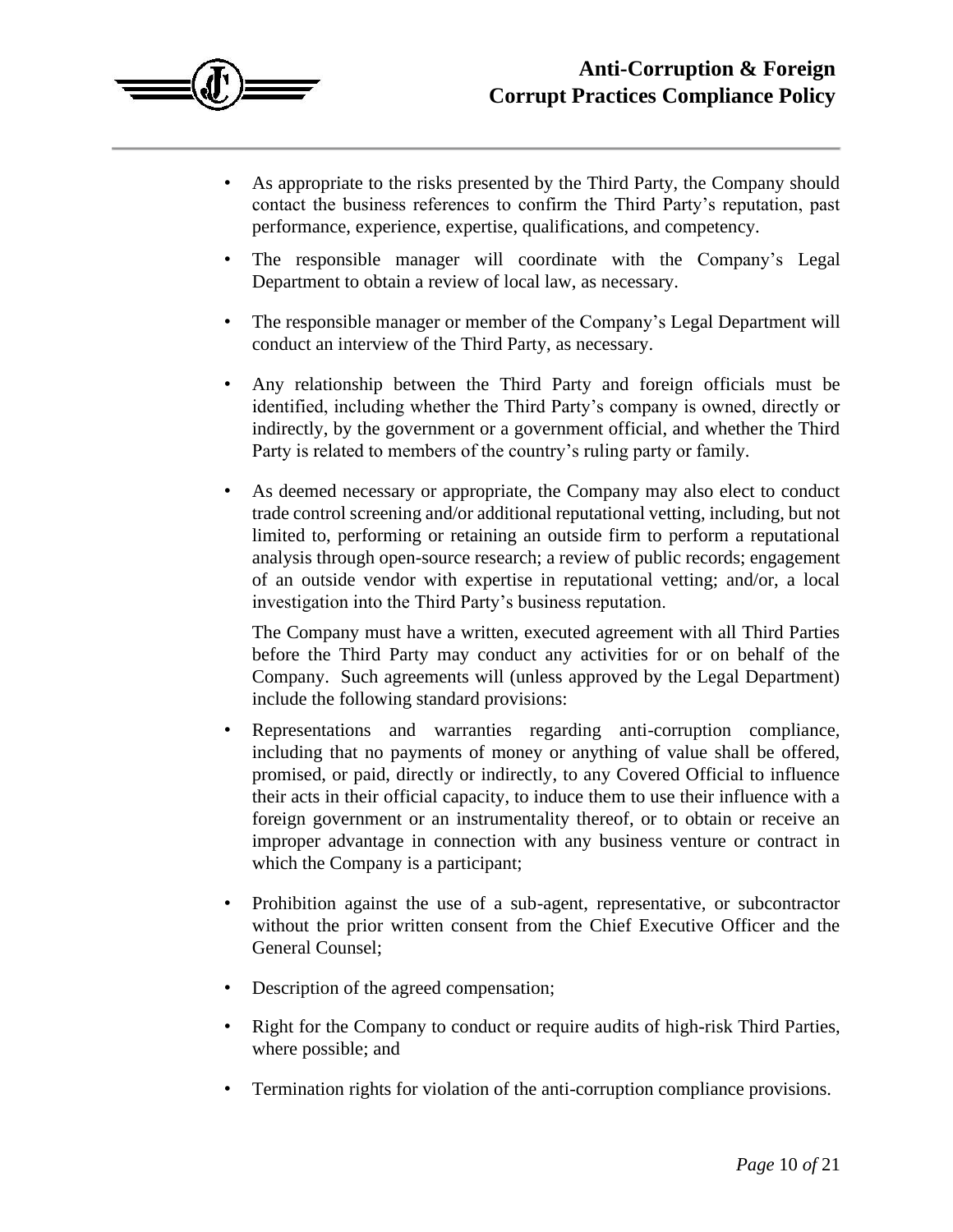

If an existing relationship with a Third Party already involves an annual review of the agreement, the above-described procedure will be performed upon renewal of the agreement. If not, the Company will conduct the above-described review, as necessary, to ensure that all current business relationships are with reputable and qualified Third Parties.

No material amendment may be made to an existing agreement with a Third Party without completion of a due diligence review and approval of the Chief Executive Officer and the General Counsel. Material amendments are amendments that increase the Third Party's incentive for improper conduct, such as to compensation terms, or increase the risk to the Company, such as allowing a subcontractor to interact with Covered Officials on behalf of the Company. Non-material amendments are amendments that do not increase the risk to the Company, such as changing the notification address.

The relationship and proposed agreement with the Third Party must be reviewed and approved by the Chief Executive Officer and the General Counsel.

Third Parties also will execute a certification of compliance with this Policy and relevant laws periodically, either in connection with training or as requested by the Company.

When reviewing a proposed relationship with a Third Party, the Company must pay special attention to risk factors and "red flags" that may indicate that the Third Party has or may engage in corrupt practices. Some factors that increase the potential corruption risks associated with a proposed Third Party include a contingent or unusually high fee structure, the responsibilities the Third Party proposes to undertake, and whether the Third Party is unwilling to include compliance provisions in the proposed agreement. Red flags also include (but are not limited to):

- A Covered Official recommends a specific person or company to serve as the Company representative;
- A consultant requests fees that are much greater than the market rate for comparable work without any reasonable explanation;
- A potential representative has a reputation for paying bribes;
- A potential representative requests payment in cash;
- A potential representative request that payments be made to or through a thirdparty or to a third-country bank account, or requests other unusual financial arrangements without reasonable explanation;
- A potential representative's business is not listed in standard industry directories or is unknown to people knowledgeable about the industry; and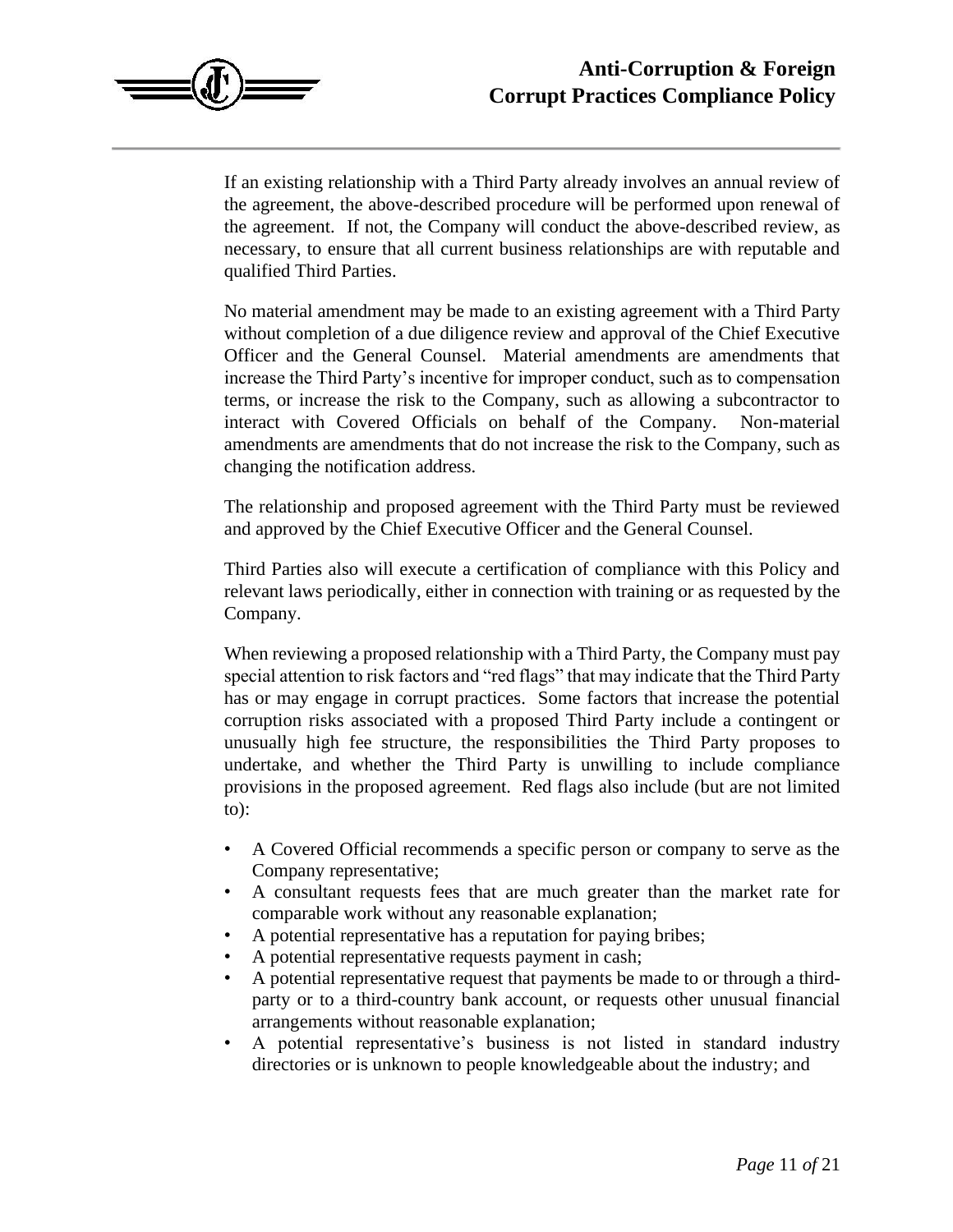

• A background check of the principals in the potential representative's business uncovers evidence or reports of suspicious activities or a record of noncompliance with applicable rules or regulations.

Additional examples of "Red Flags" are included on **Appendix B** attached hereto.

#### **4.3.2 Hiring Employees**

The following checks must be performed for, and assertions made by, candidates for employment (as appropriate) prior to the first date of employment to ensure that a potential conflict of interest does not exist or remain unaddressed:

- Background checks (for all new hires); and
- If the candidate will be responsible for negotiating with government entities or involved in the oversight of or request or approval for payments to Third Parties in foreign jurisdictions, the candidate must provide a statement that addresses whether they have been involved in any non-routine governmental inquiries, criminal proceedings, or enforcement actions, including, but not limited to, such inquiries or investigations under the FCPA, SEC rules and regulations, or similar compliance legislation, and whether they are related to any relevant Covered Officials.

Current employees that are promoted or transferred into positions with responsibilities similar to those described above or that may require interactions with Covered Officials or the oversight of Third Parties that will interact with Covered Officials on the Company's behalf, may present anti-corruption risk to the Company. Accordingly, prior to hiring any internal employees for these positions, our Human Resources Department will review the employee's personnel file to confirm that there are no concerns regarding the employee's ethical conduct.

### **4.3.3 Anti-Corruption Procedures Related to Mergers and Acquisitions and Joint Venture Due Diligence**

In addition to the considerations described above, the Company must conduct thorough due diligence on the issues of past corruption in connection with any contemplated merger, acquisition, or joint venture, to avoid inheriting liability for such actions. If the situation permits, anti-corruption due diligence should include some or all of the following activities:

- Background investigation and public database searches of key executives;
- Interviews of key executives relating to past corruption and risks of corruption in the business;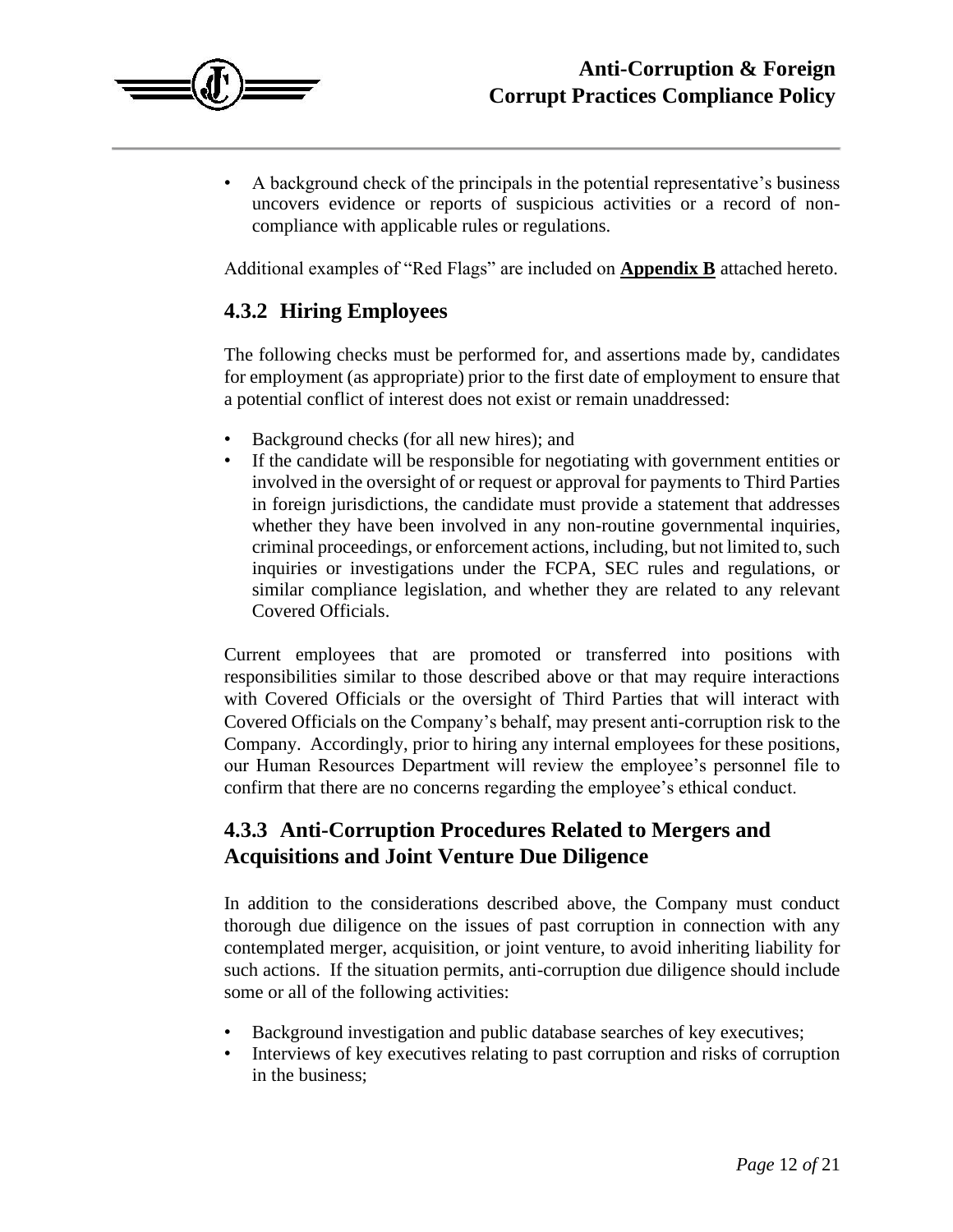

- Review of documents related to an acquired company's anti-corruption compliance program, past incidents of corruption and risks of corruption in the business;
- Forensic accounting and transaction testing procedures related to highcorruption-risk transactions; and
- Requiring disclosure of any past corrupt actions or violations in the seller's representations and warranties should be part of the merger, acquisition, or joint venture contract. The contract should also address future compliance with FCPA, U.K. Bribery Act, and other anti-corruption laws.

Following the closing of the transaction, the Company will put anti-corruption compliance high on its integration plan and conduct further assessment procedures, as necessary, to ensure it has a good grasp of and is addressing the corruption risks posed by the new organization.

#### **4.4 Hospitality, Travel, and Gifts**

Any hospitality, travel expense, or gift for a Covered Official must have **all** of the following characteristics:

- Be in compliance with the Company's Code of Business and Ethics Policy's guiding principle: avoid conflicts of interest;
- It is not a cash gift;
- Be provided in connection with a bona fide and legitimate business purpose and be directly related to the promotion, demonstration, or explanation of Company services or the execution of a contract with a foreign government or agency;
- Not be motivated by a desire to exert improper influence, or the expectation of reciprocity;
- Be given in the Company's name;
- Be reasonable and customary under the circumstances and consistent with customer specific business practices (e.g., in the U.K., it is customary for small gifts to be given at Christmas time);
- Be commensurate with the standards of professional courtesy; and
- Comply with the local laws and regulations that apply to the Covered Official.

Hospitality, travel expenses, and gifts for Covered Officials require prior approval as provided below for each of these three types of expenses. If an employee is unsure if he/she should accept something of value, the employee should ask his/her manager, the Human Resources Department, or the Company's Legal Department.

All such hospitality, travel expenses, and gifts must be recorded accurately and transparently in the Company's books and records with sufficient detail and documentation to identify each recipient's name and title and the amount and purpose of the payment.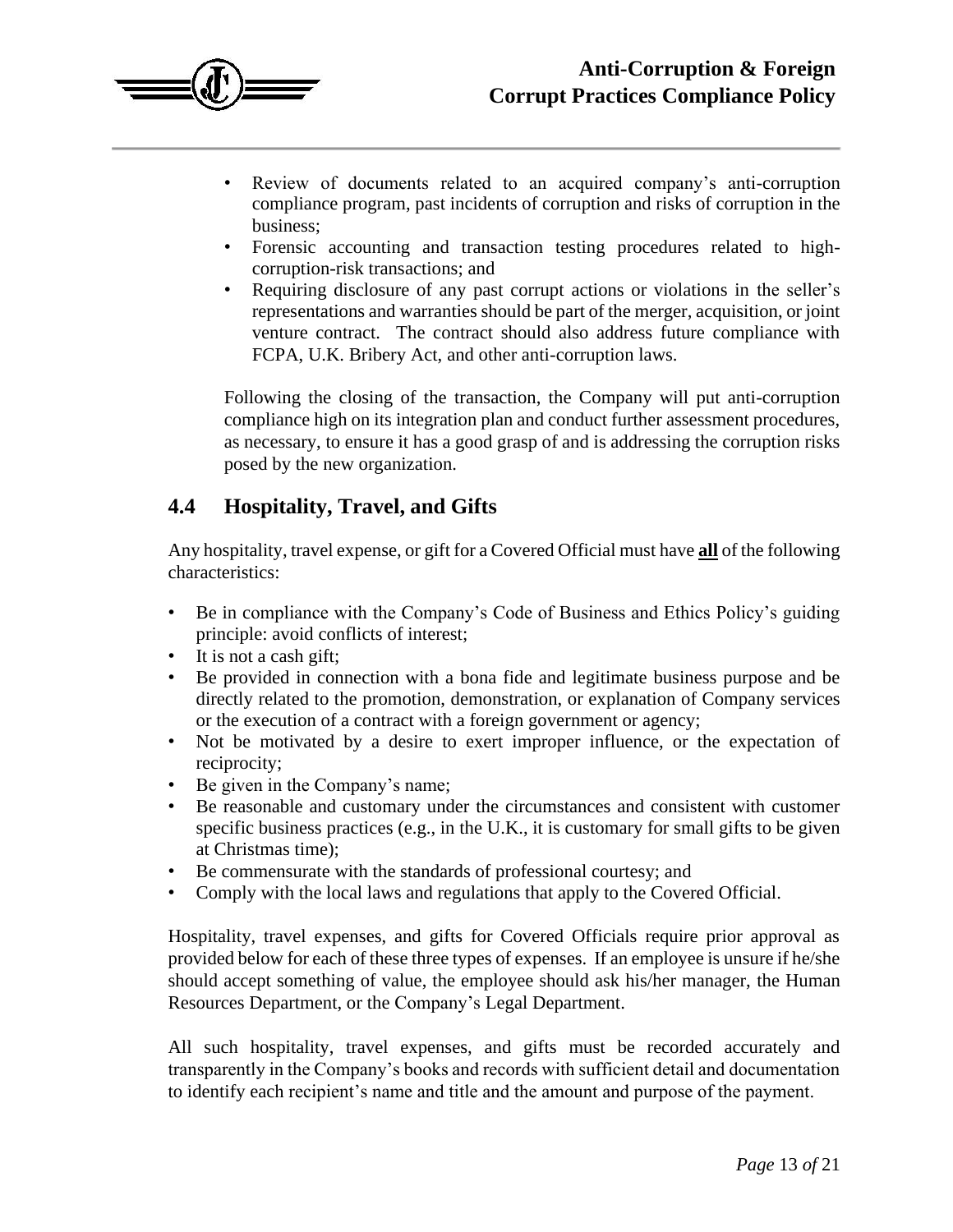

# **4.4.1 Hospitality Expenses**

All hospitality, including meals and entertainment, provided for a Covered Official must be reasonable and customary, and provided in the normal course of business. In addition, such hospitality expenses must be permissible under the applicable local laws and regulations. Lavish meals or inappropriate entertainment should always be avoided. The Company should make payments for such expenses directly to the restaurant, hotel, or other service provider. In addition, any hospitality expense for any individual Covered Official in the amount over \$100.00 USD must be approved in writing in advance by the Chief Executive Officer and the General Counsel. Hospitality expenses related to travel by a Covered Official are subject to the additional requirements set out in the next paragraph. Entertainment, such as tickets to a sports event, for a Covered Official without any accompanying employees is considered a gift and is subject to the requirements set out below.

# **4.4.2 Travel Expenses**

All travel expenses provided for a Covered Official, including the costs of transportation, lodging, meals, and entertainment in connection with business travel, must be reasonable and customary, based on a specific business need and provided in the normal course of business. In addition, all such travel expenses must be permissible under the applicable local laws and regulations and must be limited to what is necessary to meet the business need being fulfilled. Lavish travel, meals or inappropriate entertainment should always be avoided. Any travel expense for a Covered Official must be approved in writing in advance by the Chief Executive Officer and the General Counsel.

The Company should pay such expenses directly to the airline, hotel, or other provider of the service wherever possible, and should inform the Covered Official of this practice in advance. If it is necessary to reimburse legitimate travel expenses incurred by a Covered Official, the Company must inquire into the permissibility of such reimbursement under applicable regulations of the Covered Official's agency or other governmental employer and must obtain receipts sufficient to document the expenses consistent with the Company's policies and practices regarding reimbursement of employee expenses. Company policy disfavors the payment of per diems to Covered Officials, and such payments will be reviewed carefully before they are approved. If payment of a per diem is approved, such as where the applicable local regulations or controlling contract require such payments, the payments should be made to the government agency or other governmental employer rather than to the individual Covered Official and should always be documented by a receipt or other acknowledgement of cash received.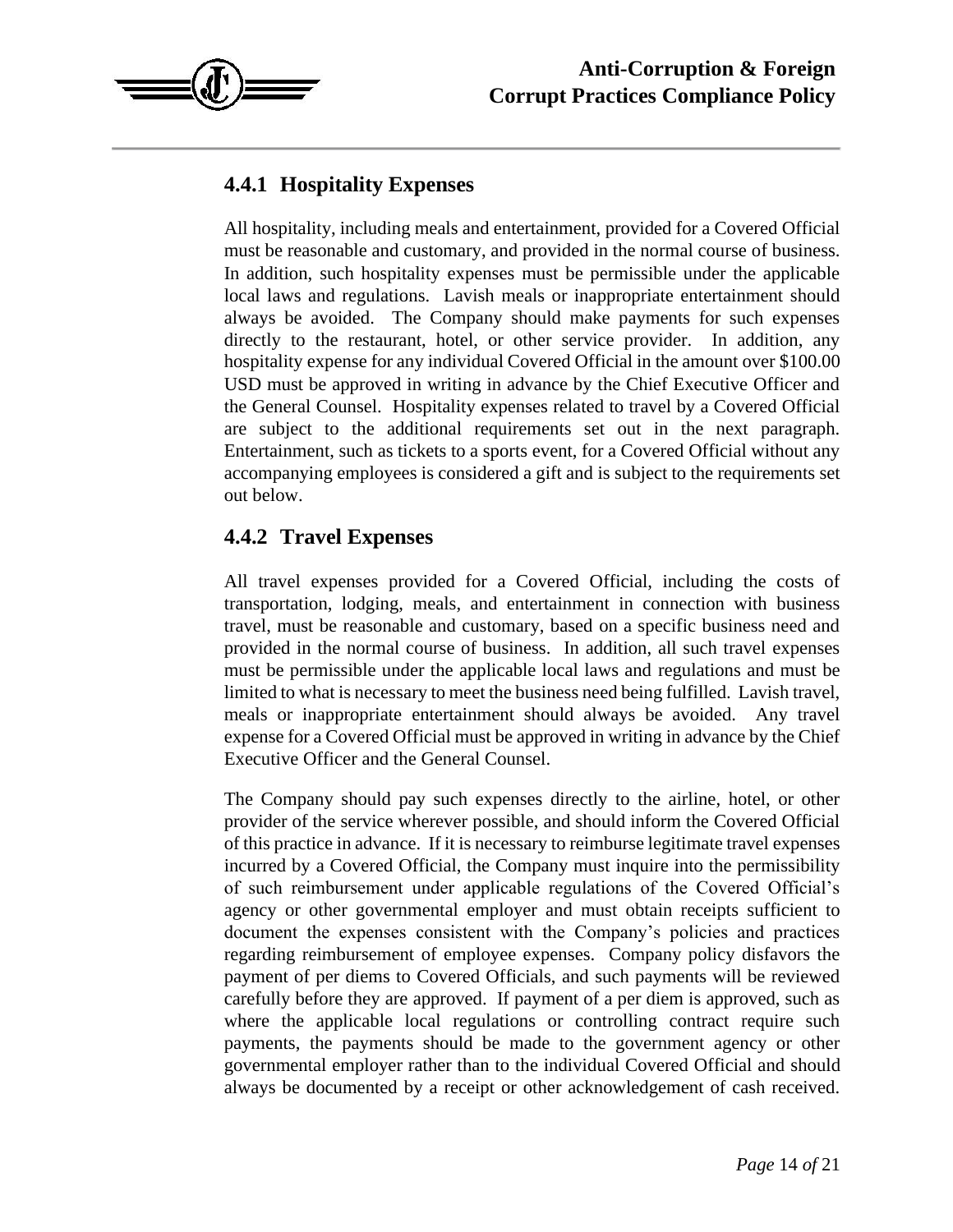

The Company prohibits the payment of travel expenses for Close Family Members of a Covered Official.

#### **4.4.3 Gift Expenses**

Gifts to Covered Officials should be avoided unless specifically permissible under local rules. Such gifts are permitted only if they will not create the appearance of impropriety and must be nominal in value. Any gift for a Covered Official must be approved in advance by the gift giver's supervisor. Gifts over \$100.00 USD in value must be also approved in writing in advance by the Chief Executive Officer and the General Counsel. The Company prohibits giving gifts to Close Family Members of a Covered Official.

#### **4.5 Donations**

#### **4.5.1 Charitable Donations**

The Company encourages charitable contributions. The Company, however, is prohibited from providing charitable contributions to any public or private person or entity for the purpose of obtaining or retaining an improper business advantage, or improperly directing business to any person or entity, on the Company's behalf. Charitable contributions include, but are not limited to, cash or cash equivalent; things of value (*e.g*., used equipment); free services or goods; scholarships; grants; or sponsorships of persons or events.

Charitable donations may raise corruption issues, and all charitable donations made by the Company or on the Company's behalf in or outside the United States are prohibited unless approved in writing in advance by the Chief Executive Officer and the General Counsel and must comply with our Code of Business Conduct and Ethics Policy. The General Counsel will maintain records to track and identifying charitable donations. Charitable donations that are intended to influence a Covered Official for the purpose of obtaining or retaining business or securing an unfair business advantage are strictly prohibited.

#### **4.5.2 Political Donations**

Any political donations inside or outside the United States are prohibited unless approved in writing in advance by the Chief Executive Officer and the General Counsel and permitted by applicable law. All lobbying activity must be approved by the Chief Executive Officer and the General Counsel. The General Counsel will maintain records to identify significant or recurring political donations to a Covered Official, political party, or candidate for public office. Individual employees are free to make personal political contributions as they see fit.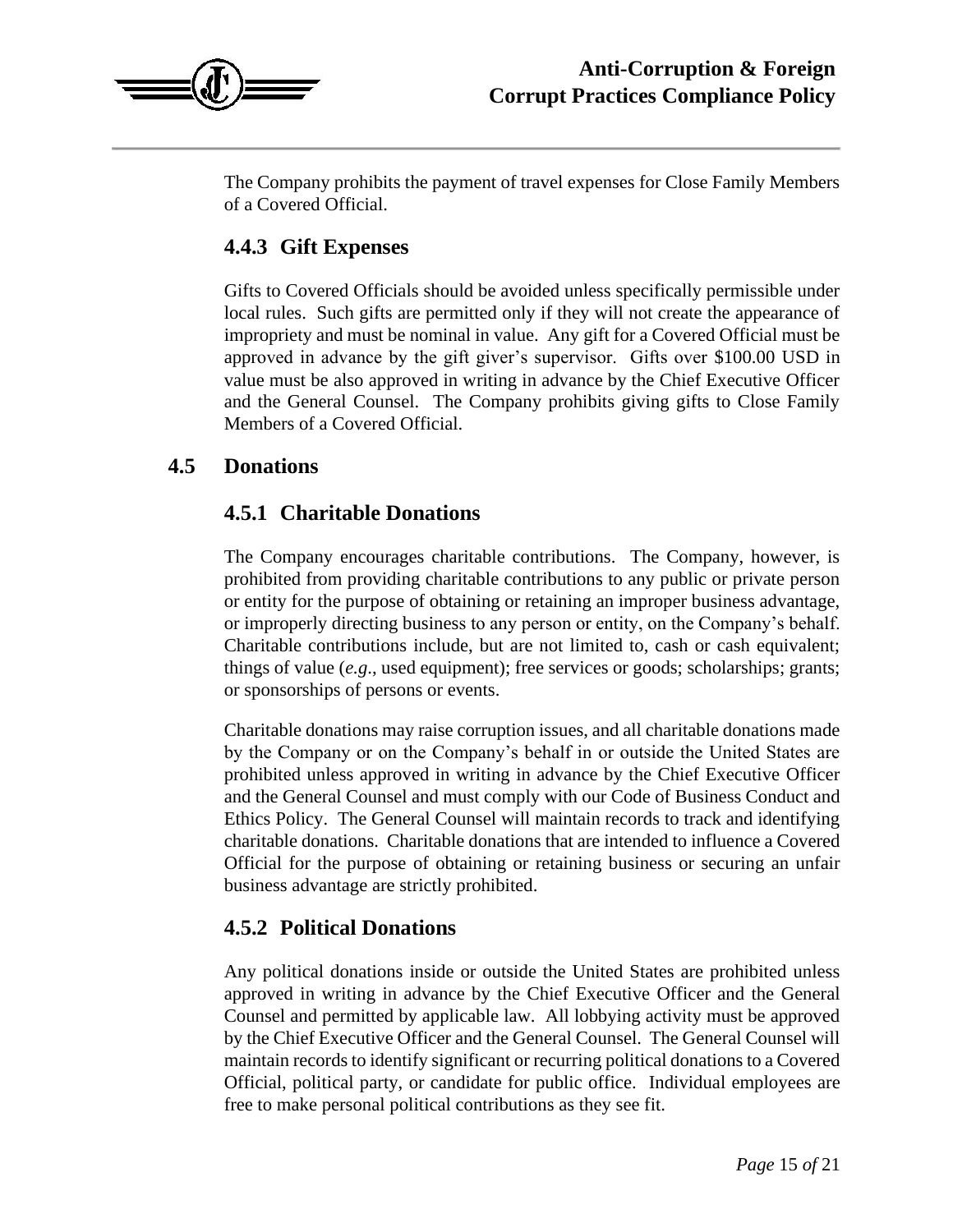

# **4.6 Record-Keeping**

The Company must keep financial records and have appropriate internal controls in place which will evidence the business reason for making payments to Covered Officials and other third parties.

All Company employees must declare and keep a written record of all hospitality or gifts accepted or offered to them, which will be subject to managerial review.

All Company employees must ensure that all expense claims relating to hospitality, travel, or gifts incurred with respect to Covered Officials or other third parties are submitted in accordance with the Company's Employee Expense Policy, and they must specifically record the identity of any Covered Official or other third party and the reason for the expenditure.

All accounts, invoices, memoranda, and other documents and records relating to dealings with Covered Officials and other third parties should be prepared and maintained in strict accuracy and completeness. No accounts must be kept "off-book" to facilitate or conceal improper payments.

#### **4.7 Training and Awareness Programs**

To ensure adherence to the highest professional and ethical standards and adherence to the requirements of applicable laws, employees and Third Parties should be informed about this Policy, the FCPA, similar laws, and the importance of compliance with those laws. All employees whose assigned duties are likely to lead to (1) involvement in or exposure to business or contacts with government agencies or Covered Officials or with decisionmakers at nongovernmental parties with whom the Company conducts business, (2) approving or accounting for transactions with or hospitality, travel, or gifts for such parties, or (3) supervising or monitoring compliance by employees or Third Parties who have the types of exposure described in (1) or (2) above (collectively, "**Relevant Personnel**"), must become familiar with this Policy. Accordingly, all Relevant Personnel shall (1) receive a copy of this Policy; (2) complete anti-corruption and FCPA compliance training at least annually; and (3) sign and date an acknowledgment statement that they fully understand and agree to adhere to this Policy.

Relevant Personnel shall execute a certification of compliance with this Policy periodically, either in connection with training or as requested by the Company. The Company's Human Resources Department is responsible for ensuring that all Relevant Personnel complete training in accordance with this Policy and provide a compliance certification. Acknowledgements, certifications, and training records will be maintained in accordance with the Company's document retention policy.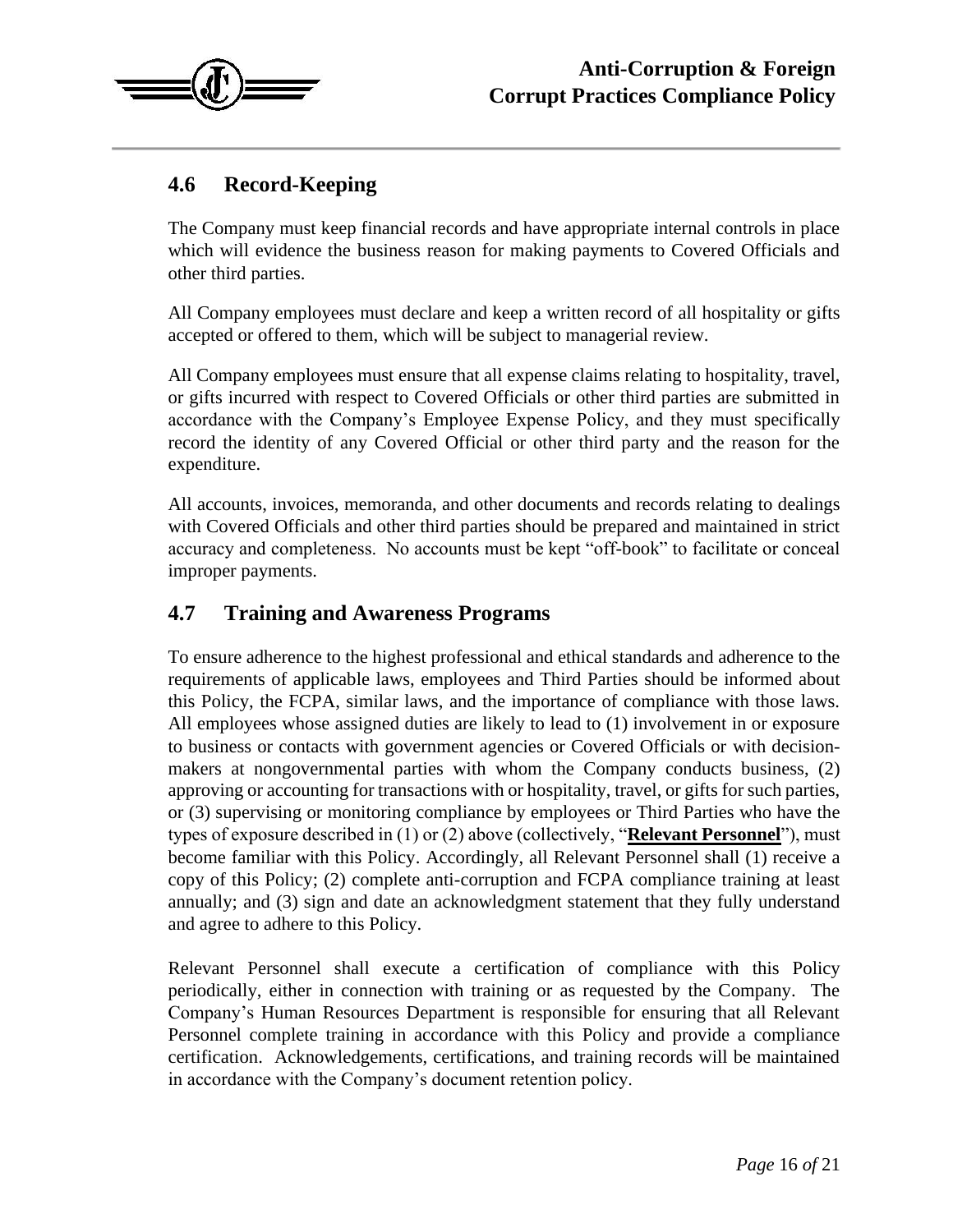

## **4.8 Oversight and Monitoring**

### **4.8.1 Compliance with Policy**

Subject to the provisions of Section 3.0 above, the General Counsel will facilitate senior management's oversight of compliance with this Policy and other Company policies and relevant transactions and risks. The following outlines the General Counsel's responsibilities and reporting requirements:

### **4.8.2 General Counsel Responsibilities**

Subject to the provisions of Section 3.0 above, the General Counsel is responsible for overseeing the implementation, administration, and enforcement of the Company's Anti-Corruption & FCPA Compliance Program, including the following:

- Developing, implementing, and periodically revising this Policy and the related policies and procedures;
- Monitoring the compliance-related risks to the Company, including conducting periodic assessments of these risks, and making appropriate modifications to the Anti-Corruption & FCPA Compliance Program as risks, operations, and the laws change;
- Overseeing anti-corruption and FCPA compliance training conducted by the Human Resources Department, including assisting the Human Resources Department with development of training materials, ensuring that all Relevant Personnel are trained, and maintaining training records;
- Monitoring and responding to compliance issues that may arise, and providing practical advice on how to handle such circumstances;
- Making recommendations to the Board, as applicable, regarding the investigation of suspected violations of this Policy or any other Company policies or procedures regarding ethical business practices or violations of law;
- Responding to employee inquiries regarding any aspect of compliance;
- Providing guidance and interpretation to the Board and Company personnel, in conjunction with outside counsel, if necessary, on matters related to the Anti-Corruption & FCPA Compliance Program;
- Reviewing the suitability of all prospective Third Parties for purposes of compliance with the FCPA and similar anti-bribery laws;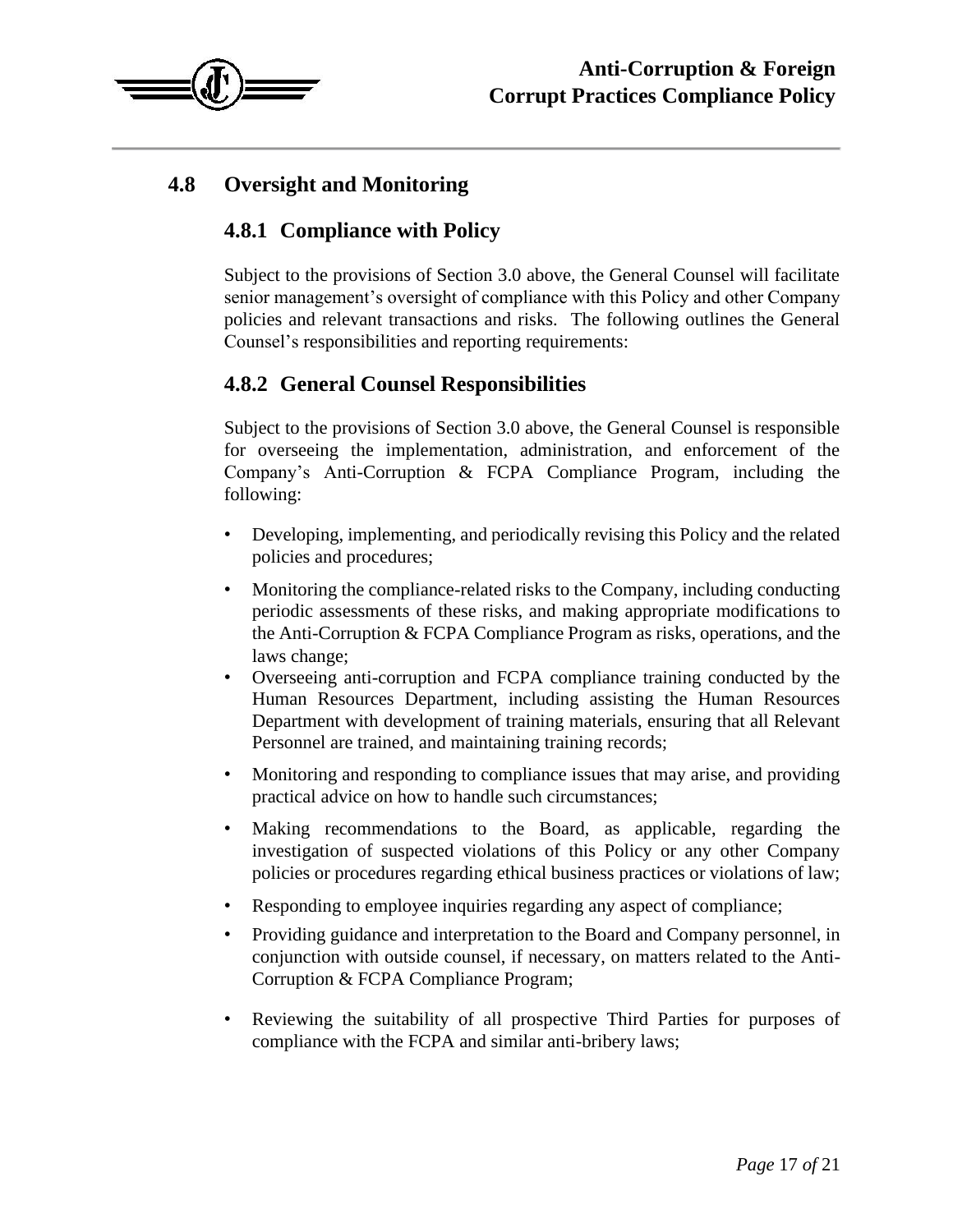

- Monitoring ongoing relationships with Third Parties and reviewing (a) the retention of, ongoing relationship with, and services or products provided by any Third Party, and (b) all contracts related thereto; and
- Any other duties and responsibilities that the Board may request.

#### **4.8.3 General Counsel Reporting**

In general, recommendations from the General Counsel regarding compliance matters will be directed to appropriate senior management. If the General Counsel is not satisfied with the action taken in response to its recommendations, it will report such concern to the Board.

#### **4.8.4 Chief Executive Officer**

The Chief Executive Officer is responsible for ensuring that adequate resources are allocated to ensure compliance with this Policy.

#### **4.8.5 Chief Financial Officer**

The Chief Financial Officer is responsible for ensuring that adequate financial procedures and controls are implemented.

#### **4.8.6 Director of Controls and Compliance**

The Director of Controls and Compliance is responsible for ensuring that audits for compliance with this Policy and related procedures are conducted as deemed necessary by and reported to the Board, as applicable.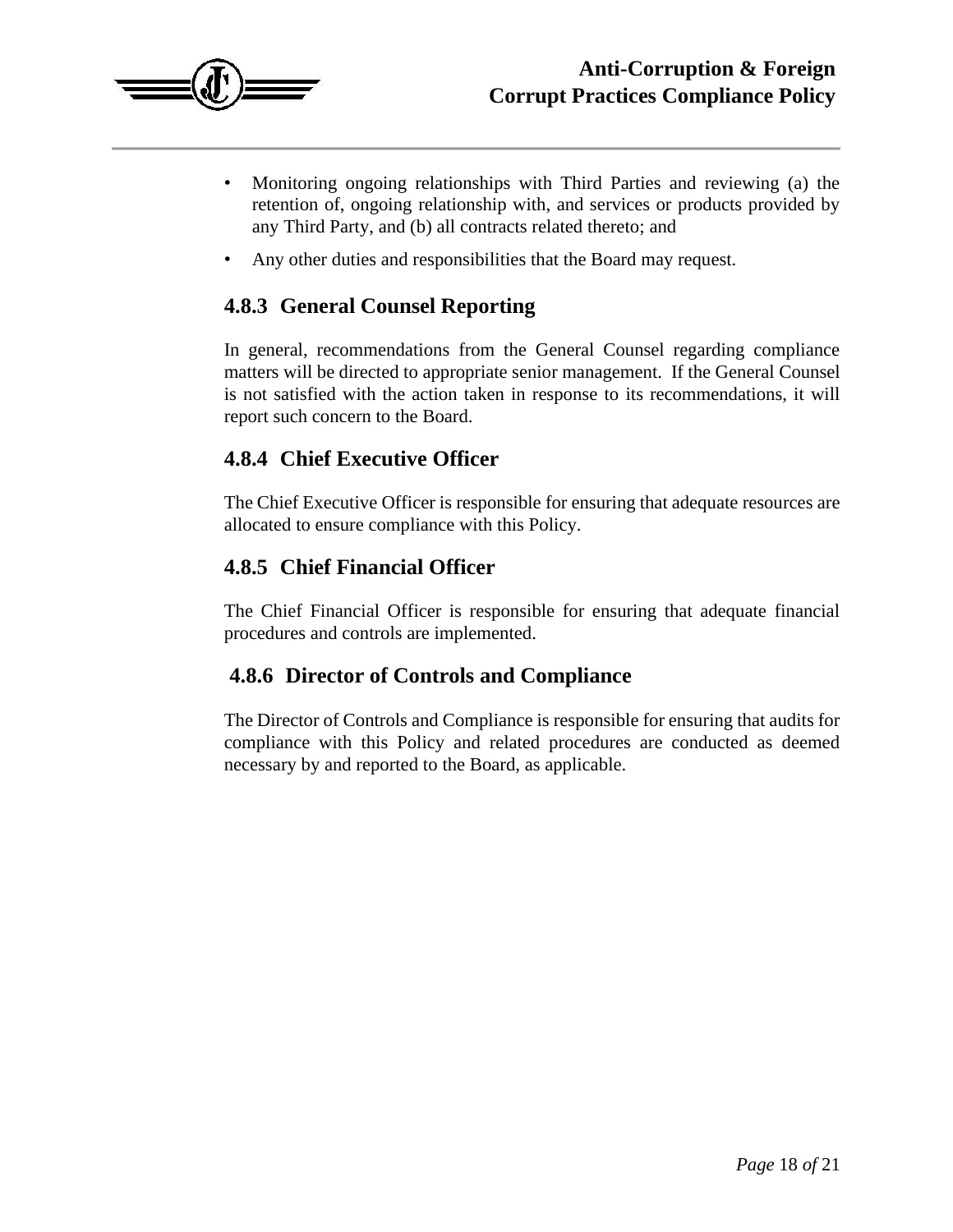

**Appendix A - International Missing Receipt Form**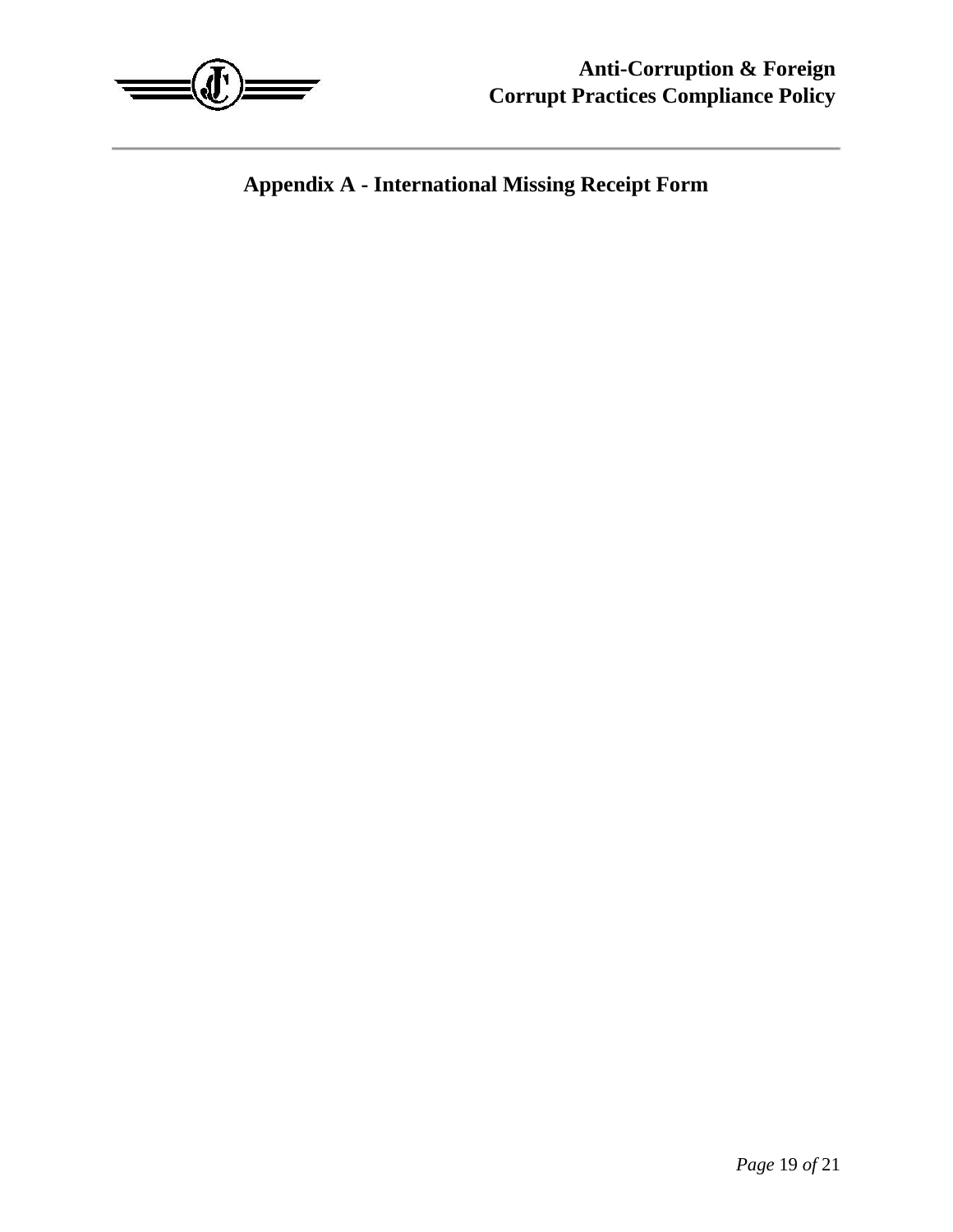

# **Appendix B - Red Flags**

The following is a list of possible red flags that may arise during the course of your employment with us and which may raise concerns under various anti-bribery and anti-corruption laws. The list is not intended to be exhaustive and is for illustrative purposes only.

If you encounter any of these red flags while working for us, you must report them promptly to the General Counsel, the Chief Financial Officer, or our Human Resources Department using the procedure set out in this Policy:

- You become aware that a third party engages in, or has been accused of engaging in, improper business practices;
- You learn that a third party has a reputation for paying bribes or requiring that bribes are paid to them, or has a reputation for having a "special relationship" with foreign government officials;
- A third party insists on receiving a commission or fee payment before committing to sign up to a contract with the Company;
- A third party requests payment in cash and/or refuses to sign a formal commission or fee agreement, or to provide an invoice or receipt for a payment made;
- A third party requests that payment is made to a country or geographic location different from where the third party resides or conducts business;
- A third party request an unexpected additional fee or commission to "facilitate" a service;
- A third party demands lavish entertainment or gifts before commencing or continuing contractual negotiations or provision of services;
- A third party requests that a payment is made to "overlook" potential legal violations;
- A third party requests that you provide employment or some advantage to a friend or relative;
- You receive an invoice from a third party that appears to be non-standard or customized;
- A third party insists on the use of side letters or refuses to put terms agreed in writing;